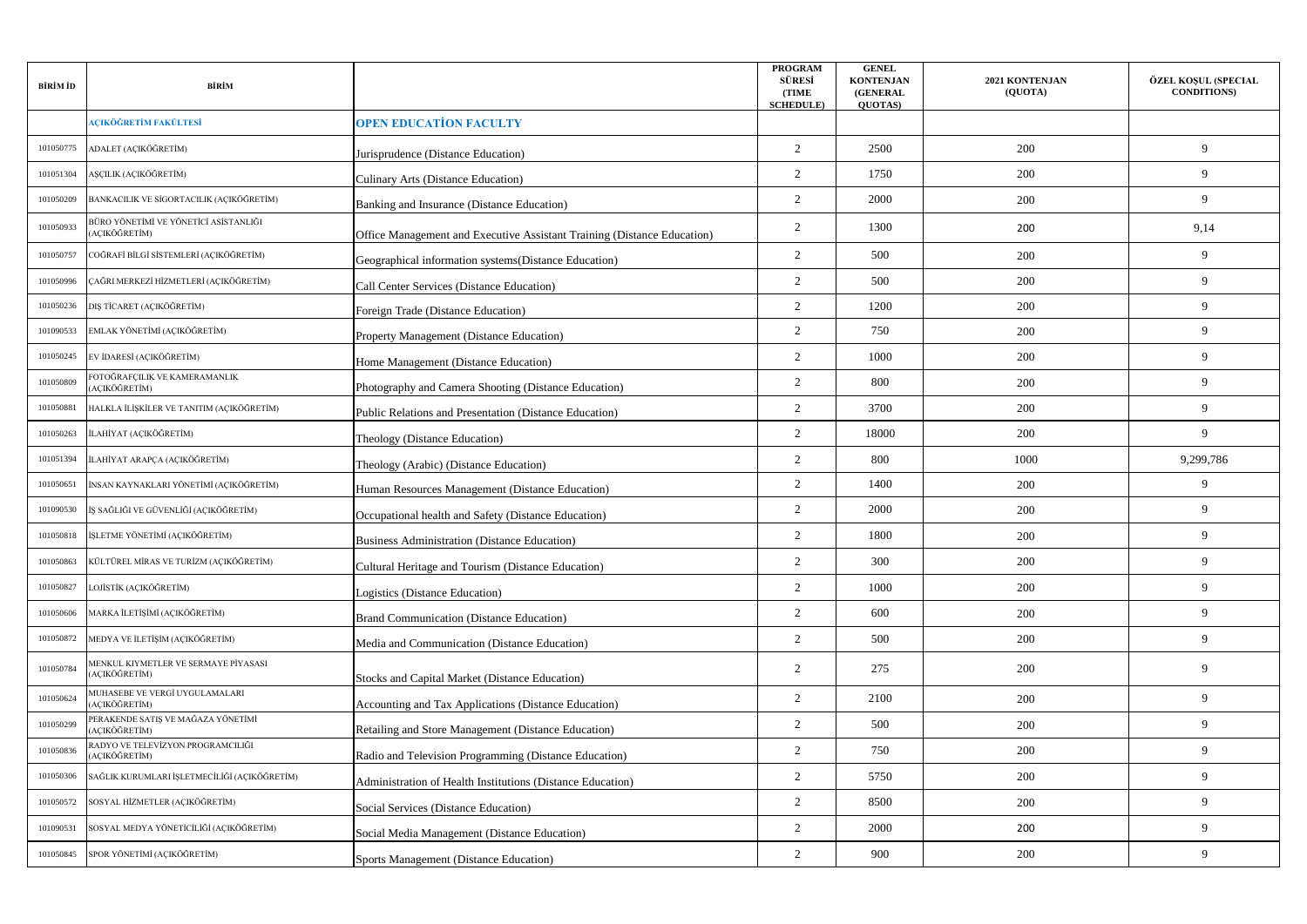| 101050315         | TARIM TEKNOLOJİSİ (AÇIKÖĞRETİM)                         | <b>Agricultural Technology (Distance Education)</b>                | 2              | 800  | 200  | 9                |
|-------------------|---------------------------------------------------------|--------------------------------------------------------------------|----------------|------|------|------------------|
| 101051261         | TIBBİ DÖKÜMANTASYON VE SEKRETERLİK<br>AÇIKÖĞRETİM)      | Medical Documentation and Secretary Training (Distance Education)  | 2              | 1500 | 200  | 9,14             |
| 101051349         | WEB TASARIMI VE KODLAMA                                 | Web Design and Coding (Distance Education)                         | 2              | 1500 | 200  | 9                |
| 101051279         | YAŞLI BAKIMI (AÇIKÖĞRETİM)                              | Geriatric Care (Distance Education)                                | $\overline{2}$ | 2000 | 200  | 9                |
| 101050333         | YEREL YÖNETİMLER (AÇIKÖĞRETİM)                          | <b>Local Administrations (Distance Education)</b>                  | $\overline{2}$ | 700  | 200  | 9                |
| 101010801         | FELSEFE (AÇIKÖĞRETİM)                                   | Philosophy (Distance Education)                                    | $\overline{4}$ | 400  | 200  | 9                |
| 101011192         | HALKLA İLİŞKİLER VE REKLAMCILIK (AÇIKÖĞRETİM)           | Public Relations and Advertising (Distance Education)              | $\overline{4}$ | 2750 | 200  | 9                |
| 101011226         | SAĞLIK YÖNETİMİ (AÇIKÖĞRETİM)                           | <b>Health Management (Distance Education)</b>                      | $\overline{4}$ | 1750 | 200  | 9                |
| 101010819         | SOSYOLOJİ (AÇIKÖĞRETİM)                                 | Sociology (Distance Education)                                     | $\overline{4}$ | 1000 | 200  | 9                |
| 101010916         | TARİH (AÇIKÖĞRETİM)                                     | <b>History (Distance Education)</b>                                | $\Delta$       | 3000 | 200  | 9                |
| 101010828         | TÜRK DİLİ VE EDEBİYATI (AÇIKÖĞRETİM)                    | Turkish Language and Literature (Distance Education)               | $\overline{4}$ | 4000 | 200  | 9                |
| 101011235         | YÖNETİM BİLİŞİM SİSTEMLERİ (AÇIKÖĞRETİM)                | Management Information Systems (Distance Education)                | $\overline{4}$ | 800  | 200  | 9                |
|                   | İKTİSAT FAKÜLTESİ                                       | <b>FACULTY OF ECONOMICS</b>                                        |                |      |      |                  |
| 101010722         | ALIŞMA EKONOMİSİ VE ENDÜSTRİ İLİŞKİLERİ<br>AÇIKÖĞRETİM) | Labor Economics and Industrial Relations (Distance Education)      | $\overline{4}$ | 400  | 200  | 9                |
| 101010731         | İKTİSAT (AÇIKÖĞRETİM)                                   | Economics (Distance Education)                                     | $\overline{4}$ | 400  | 200  | 9                |
| 101090538         | SİYASET BİLİMİ VE KAMU YÖNETİMİ (AÇIKÖĞRETİM)           | Public Administration (Distance Education)                         | $\overline{4}$ | 1000 | 200  | 9                |
| 101010758         | MALİYE (AÇIKÖĞRETİM)                                    | <b>Public Finance (Distance Education)</b>                         | $\overline{4}$ | 500  | 200  | $\overline{9}$   |
| 101010837         | ULUSLARARASI İLİŞKİLER (AÇIKÖĞRETİM)                    | <b>International Relations (Distance Education)</b>                | $\overline{4}$ | 500  | 200  | $\overline{9}$   |
| 101011368         | ULUSLARARASI İLİŞKİLER (İNGİLİZCE) (AÇIKÖĞRETİM)        | International Relations (English) (Distance Education)             | $\overline{4}$ | 400  | 1000 | 9,28,786         |
|                   | İSLETME FAKÜLTESİ                                       | <b>FACULTY OF BUSINESS ADMINISTRATION</b>                          |                |      |      |                  |
| 101010767         | İŞLETME (AÇIKÖĞRETİM)                                   | Management (Distance Education)                                    | $\overline{4}$ | 1000 | 200  | 9                |
| 101011377         | İŞLETME (İNGİLİZCE) (AÇIKÖĞRETİM)                       | Business Administration (English) (Distance Education)             | $\overline{4}$ | 400  | 1000 | 9,28,786         |
| 101011217         | JLUSLARARASI TİCARET VE LOJİSTİK<br>ACIKÖĞRETİM)        | International Commerce and Logistic Management (Extended Learning) | $\overline{4}$ | 500  | 200  | 9                |
| 999454213         | TURİZM İŞLETMECİLİĞİ (AÇIKÖĞRETİM)                      | Tourism Management (Distance Education)                            | $\overline{4}$ | 200  | 200  | 9                |
|                   | <b>ECZACILIK FAKÜLTESİ</b>                              | <b>FACULTY OF PHARMACY</b>                                         |                |      |      |                  |
|                   | 101010016 ECZACILIK                                     | Pharmacy                                                           | 5              | 140  | 30   | 11, 14, 723, 832 |
|                   |                                                         |                                                                    |                |      |      |                  |
|                   | EDEBİYAT FAKÜLTESİ                                      | <b>FACULTY OF HUMANITIES</b>                                       |                |      |      |                  |
|                   | 101010025 ARKEOLOJİ                                     | Archaeology                                                        | $\overline{4}$ | 60   | 26   | 46               |
| 101010034 FELSEFE |                                                         | Philosophy                                                         | $\overline{4}$ | 50   | 14   | 46               |
|                   | 101010907 RUS DİLİ VE EDEBİYATI (RUSÇA)                 | Russian Language and Literature                                    | $\overline{4}$ | 40   | 12   | 115,272          |
|                   | 101010043 SANAT TARİHİ                                  | Art History                                                        | $\overline{4}$ | 70   | 22   | 46               |
|                   | 101010052 SOSYOLOJİ                                     | Sociology                                                          | $\overline{4}$ | 80   | 16   | 46               |
| 101010061 TARİH   |                                                         | History                                                            | $\overline{4}$ | 70   | 24   | 46               |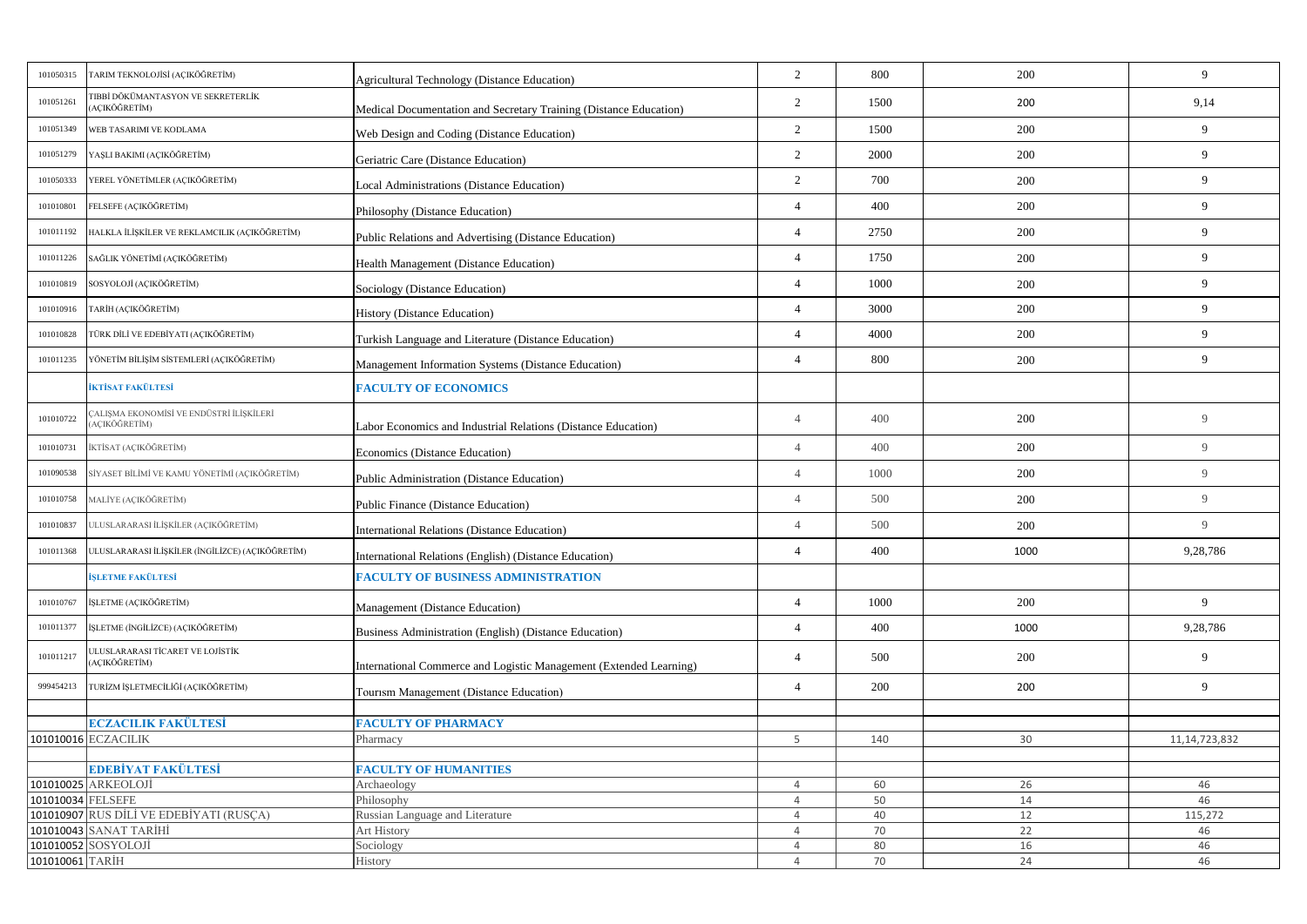|                   | 101010079 TÜRK DİLİ VE EDEBİYATI                    | Turkish Language and Literature                         | $\overline{4}$ | 60  | 20           | 46                                                          |
|-------------------|-----------------------------------------------------|---------------------------------------------------------|----------------|-----|--------------|-------------------------------------------------------------|
|                   |                                                     |                                                         |                |     |              |                                                             |
|                   | EĞİTİM FAKÜLTESİ                                    | <b>FACULTY OF EDUCATION</b>                             |                |     |              |                                                             |
|                   | 101010088 ALMANCA ÖĞRETMENLİĞİ                      | German Language Teaching                                | $\overline{4}$ | 60  | 16           | 125                                                         |
| 101010097         | BİLGİSAYAR VE ÖĞRETİM TEKNOLOJİLERİ<br>ÖĞRETMENLİĞİ | Computer and Instructional Technologies Teaching        | $\overline{4}$ | 30  | 36           | 46                                                          |
|                   | 101010104 FRANSIZCA ÖĞRETMENLİĞİ                    | French Language Teaching                                | $\overline{4}$ | 35  | 12           | 129                                                         |
|                   | 101010113 ILKÖĞRETİM MATEMATİK ÖĞRETMENLİĞİ         | Primary School Mathematics Teaching                     | $\overline{a}$ | 60  | 12           |                                                             |
|                   | 101010122 INGILIZCE ÖĞRETMENLIĞİ                    | English Language Teaching                               | $\overline{4}$ | 140 | 44           | 21,77                                                       |
|                   | 101010167 OKUL ÖNCESİ ÖĞRETMENLİĞİ                  | Pre-school Teaching                                     | $\overline{4}$ | 60  | 20           |                                                             |
|                   | 101011305 ÖZEL EĞİTİM ÖĞRETMENLİĞİ                  | Special Education Teacher Training Program              | $\overline{4}$ | 140 | 12           |                                                             |
|                   | 101010776 REHBERLİK VE PSİKOLOJİK DANIŞMANLIK       | Guidance and Psychological Counseling                   | $\overline{4}$ | 70  | 16           |                                                             |
|                   | 101090208 RESİM-İŞ ÖĞRETMENLİĞİ                     | Arts and Crafts Teaching                                | $\Delta$       | 50  | 10           | *Önkayıt ve "Özel Yetenek<br>Sınavı" (Pre- registration and |
|                   | 101010176 SINIF ÖĞRETMENLİĞİ                        | Primary School Teaching                                 | $\overline{4}$ | 70  | 24           |                                                             |
|                   | 101010185 SOSYAL BİLGİLER ÖĞRETMENLİĞİ              | Social Studies Teaching                                 | $\overline{4}$ | 60  | $\mathsf{R}$ |                                                             |
|                   |                                                     |                                                         |                |     |              |                                                             |
|                   | <b>HUKUK FAKÜLTESİ</b>                              | <b>FACULTY OF LAW</b>                                   |                |     |              |                                                             |
|                   | 101010255 HUKUK FAKÜLTESİ                           | Faculty of law                                          | $\overline{4}$ | 350 | 40           | 230                                                         |
|                   |                                                     |                                                         |                |     |              |                                                             |
|                   | İKTİSADİ VE İDARİ BİLİMLER FAKÜLTESİ                | <b>FACULTY OF ECONOMICS AND ADMINISTRATIVE SCIENCES</b> |                |     |              |                                                             |
|                   | 101010264 ÇALIŞMA EKONOMİSİ VE ENDÜSTRİ İLİŞKİLERİ  | Labor Economics and Industrial Relations                | $\Delta$       | 80  | 24           | 46                                                          |
| 101010273 IKTISAT |                                                     | Economics                                               | $\overline{4}$ | 160 | 24           | 46                                                          |
|                   | 101010282 İKTİSAT (İNGİLİZCE)                       | Economics (English)                                     | $\overline{4}$ | 90  | 24           | 21,28                                                       |
| 101010307 ISLETME |                                                     | <b>Business Administration</b>                          | $\overline{4}$ | 160 | 24           | 46                                                          |
|                   | 101010316  İŞLETME (İNGİLİZCE)                      | Business Administration (English)                       | $\overline{4}$ | 80  | 24           | 21,28                                                       |
| 101010325 MALİYE  |                                                     | Public Finance                                          | $\overline{4}$ | 100 | 18           | 46                                                          |
|                   | 101090535 SİYASET BİLİMİ VE KAMU YÖNETİMİ           | Public Administration                                   | $\overline{4}$ | 60  | 10           |                                                             |
|                   | İLETİSİM BİLİMLERİ FAKÜLTESİ                        | <b>FACULTY OF COMMUNICATION SCIENCES</b>                |                |     |              |                                                             |
|                   | 101010334 BASIN VE YAYIN                            | Journalism                                              | $\overline{4}$ | 80  | 18           | 21,86                                                       |
|                   | 101010352 HALKLA İLİŞKİLER VE REKLAMCILIK           | Public Relations and Advertising                        | $\overline{4}$ | 80  | 18           | 21,86                                                       |
|                   | 101010343 ILETISIM TASARIMI VE YÖNETIMI             | Communication Design and Management                     | $\overline{4}$ | 80  | 18           | 46                                                          |
|                   | 101010361 SİNEMA VE TELEVİZYON                      | Cinema and Television                                   | $\overline{4}$ | 70  | 18           | 21,86                                                       |
|                   |                                                     |                                                         |                |     |              |                                                             |
|                   | SAĞLIK BİLİMLERİ FAKÜLTESİ                          | <b>FACULTY OF HEALTH SCIENCES</b>                       |                |     |              |                                                             |
|                   | 101010997 DIL VE KONUSMA TERAPISI                   | Language and Speech Therapy                             | $\overline{4}$ | 40  | 16           | 46,81,832                                                   |
|                   | 101011005 SOSYAL HİZMET                             | Social Services                                         | $\overline{4}$ | 60  | 10           | 46,81                                                       |
|                   |                                                     |                                                         |                |     |              |                                                             |
|                   | TURİZM FAKÜLTESİ                                    | <b>FACULTY OF TOURISM</b>                               |                |     |              |                                                             |
|                   | 101010925 TURİZM İSLETMECİLİĞİ                      | <b>Tourism Management</b>                               | $\overline{4}$ | 50  | 16           | 46                                                          |
|                   | 101011014 GASTRONOMİ VE MUTFAK SANATLARI            | Gastronomy and Culinary Arts                            | $\overline{4}$ | 60  | 6            | 46                                                          |
|                   | 101011023 TURİZM REHBERLİĞİ                         | <b>Tour Guiding</b>                                     | $\overline{4}$ | 40  | 4            | 46,77                                                       |
|                   |                                                     |                                                         |                |     |              |                                                             |
|                   | <mark>eskîşehîr meslek yüksekokul</mark> u          | <b>ESKİŞEHİR VOCATIONAL SCHOOL</b>                      |                |     |              |                                                             |
| 101050369 AŞÇILIK |                                                     | Culinary Arts                                           | $\overline{2}$ | 60  | 12           | 243                                                         |
|                   | 101050942 BÜRO YÖNETİMİ VE YÖNETİCİ ASİSTANLIĞI     | Office Management and Executive Assistant Training      | 2              | 65  | 12           | 243                                                         |
|                   | 101050387 DIS TICARET                               | Foreign Trade                                           | $\overline{2}$ | 65  | 12           | 243                                                         |
|                   | 101050396 EMLAK YÖNETİMİ                            | <b>Property Management</b>                              | 2              | 60  | 12           | 243                                                         |
|                   |                                                     |                                                         |                |     |              |                                                             |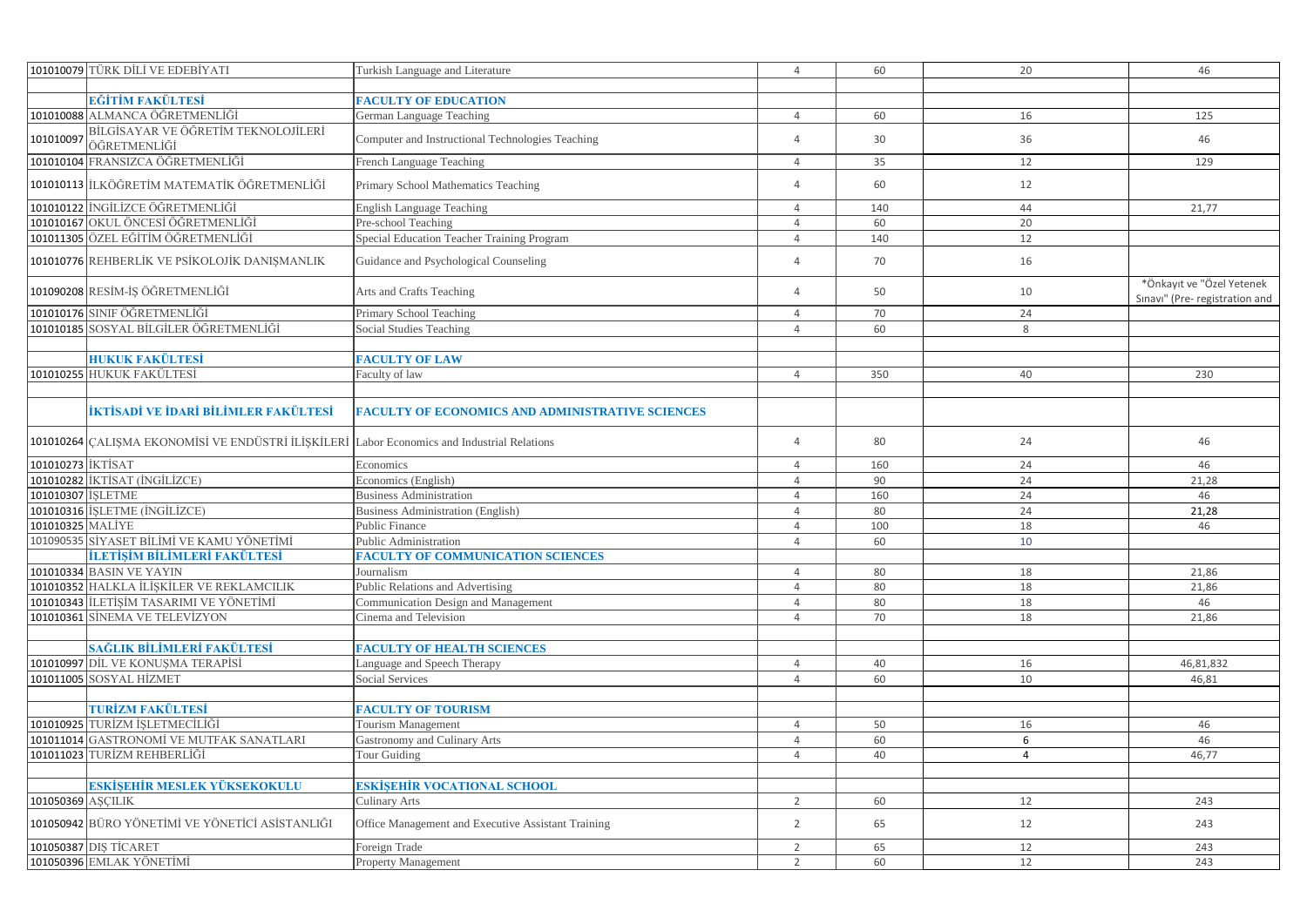|                  | 101050403 PAZARLAMA                                | Marketing                           | $\overline{2}$ | 60             | 12             | 243                                                         |
|------------------|----------------------------------------------------|-------------------------------------|----------------|----------------|----------------|-------------------------------------------------------------|
|                  | 101050412 TURİZM VE OTEL İŞLETMECİLİĞİ             | Tourism and Hotel Management        | $\overline{2}$ | 60             | 12             | 243                                                         |
|                  |                                                    |                                     |                |                |                |                                                             |
|                  | YUNUS EMRE SAĞLIK HİZMETLERİ MESLEK<br>YÜKSEKOKULU | <b>YUNUS EMRE VOCATIONAL SCHOOL</b> |                |                |                |                                                             |
|                  | 101050554 COCUK GELİŞİMİ                           | Child Development                   | $\overline{2}$ | 80             | 12             |                                                             |
|                  | 101050678 ECZANE HİZMETLERİ                        | <b>Pharmacy Services</b>            | $\overline{2}$ | 80             | 12             |                                                             |
|                  | 101050899 SAÇ BAKIMI VE GÜZELLİK HİZMETLERİ        | Haircare and Beauty Services        | $\overline{2}$ | 65             | 12             |                                                             |
|                  | 101050906 TIBBİ LABORATUVAR TEKNİKLERİ             | Medical Laboratory Techniques       | $\overline{2}$ | 80             | 12             |                                                             |
|                  | 101050915 YAŞLI BAKIMI                             | Geriatric Care                      | $\overline{2}$ | 80             | 12             |                                                             |
|                  |                                                    |                                     |                |                |                |                                                             |
|                  | <b>GÜZEL SANATLAR FAKÜLTESİ</b>                    | <b>FACULTY OF FINE ARTS</b>         |                |                |                |                                                             |
|                  | 101090235 BASKI SANATLARI                          | Printmaking                         | $\overline{4}$ | 25             | $\overline{4}$ | *Önkayıt ve "Özel Yetenek<br>Sınavı" (Pre- registration and |
| 101090244 CAM    |                                                    | Glass                               | $\overline{4}$ | 12             | $\overline{4}$ | *Önkayıt ve "Özel Yetenek                                   |
|                  |                                                    |                                     |                |                |                | Sınavı" (Pre- registration and                              |
|                  | 101090539 CİZGİ FİLM VE ANİMASYON                  | Cartoon and Animation               | $\overline{4}$ | 20             | $\overline{4}$ | *Önkayıt ve "Özel Yetenek                                   |
|                  |                                                    |                                     |                |                |                | Sınavı" (Pre- registration and                              |
|                  | 101090546 GRAFİK SANATLAR                          | Graphic Arts                        | $\overline{4}$ | 45             | $\overline{4}$ | *Önkayıt ve "Özel Yetenek                                   |
|                  |                                                    |                                     |                |                |                | Sınavı" (Pre- registration and                              |
| 101090271 HEYKEL |                                                    | Sculpture                           | $\overline{4}$ | 15             | $\overline{4}$ | *Önkayıt ve "Özel Yetenek                                   |
|                  |                                                    |                                     |                |                |                | Sınavı" (Pre- registration and                              |
| 101090298 RESİM  |                                                    | Painting                            | $\overline{4}$ | 30             | 6              | *Önkayıt ve "Özel Yetenek                                   |
|                  |                                                    |                                     |                |                |                | Sınavı" (Pre- registration and                              |
|                  | 101090305 SERAMİK                                  | Ceramic Arts                        | $\overline{4}$ | 40             | $\overline{4}$ | *Önkayıt ve "Özel Yetenek                                   |
|                  |                                                    |                                     |                |                |                | Sinavi" (Pre-registration and                               |
|                  |                                                    |                                     |                |                |                |                                                             |
|                  | <b>DEVLET KONSERVATUVARI</b>                       | <b>SCHOOL OF MUSIC AND DRAMA</b>    |                |                |                |                                                             |
| 101090129 ARP    |                                                    |                                     | $\overline{4}$ | $\overline{2}$ | $\mathbf{1}$   | *Önkayıt ve "Özel Yetenek                                   |
|                  |                                                    | Harp                                |                |                |                | Sınavı" (Pre- registration and                              |
|                  | 101090543 CALGI YAPIMI VE ONARIMI                  | <b>Instrument Making and Repair</b> | $\overline{4}$ | 5              | $\overline{2}$ |                                                             |
|                  |                                                    |                                     |                |                |                |                                                             |
|                  | 101090545 MÜZİKOLOJİ                               | Musicology                          | $\overline{4}$ | 10             | $\overline{2}$ | *Önkayıt ve "Özel Yetenek                                   |
|                  |                                                    |                                     |                |                |                | Sinavi" (Pre-registration and                               |
| 101090138 GİTAR  |                                                    | Quitar                              | $\overline{4}$ | $\overline{4}$ | $\mathbf{1}$   | *Önkayıt ve "Özel Yetenek                                   |
|                  |                                                    |                                     |                |                |                | Sınavı" (Pre- registration and                              |
|                  | 101090544 ÜFLEMELİ VE VURMALI ÇALGILAR             | Wind and Percussion Instruments     | $\overline{4}$ | 15             | $\overline{2}$ | *Önkayıt ve "Özel Yetenek                                   |
|                  |                                                    |                                     |                |                |                | Sınavı" (Pre- registration and                              |
| 101090156 OPERA  |                                                    | Opera                               | $\overline{4}$ | 10             | $\mathbf{1}$   | *Önkayıt ve "Özel Yetenek                                   |
|                  |                                                    |                                     |                |                |                | Sınavı" (Pre- registration and                              |
| 101090165 PİYANO |                                                    | Piano                               | 4              | 10             | $\overline{2}$ | *Önkayıt ve "Özel Yetenek                                   |
|                  |                                                    |                                     |                |                |                | Sinavi" (Pre- registration and                              |
|                  | 101090174 TİYATRO                                  | Theater                             | $\overline{4}$ | 20             | $\overline{2}$ | *Önkayıt ve "Özel Yetenek                                   |
|                  |                                                    |                                     |                |                |                | Sınavı" (Pre- registration and                              |
|                  | 101090526 TÜRK MÜZİĞİ                              | Turkish Music                       | $\overline{4}$ | 15             | $\overline{2}$ | *Önkayıt ve "Özel Yetenek                                   |
|                  |                                                    |                                     |                |                |                | Sınavı" (Pre- registration and                              |
|                  | 101090183 YAYLI ÇALGILAR                           | <b>String Instruments</b>           | 4              | 10             | $\overline{2}$ | *Önkayıt ve "Özel Yetenek                                   |
|                  |                                                    |                                     |                |                |                | Sınavı" (Pre- registration and                              |
|                  |                                                    |                                     |                |                |                |                                                             |
|                  | <b>ENGELLİLER ENTEGRE YÜKSEKOKULU</b>              | <b>SCHOOL FOR THE HANDICAPPED</b>   |                |                |                |                                                             |
|                  | 101051288 BİLGİSAYAR OPERATÖRLÜĞÜ                  | Computer Operator Training          | $\overline{2}$ | 15             | $\overline{2}$ | 93                                                          |
|                  | 101051297 YAPI RESSAMLIĞI                          | <b>Architectural Drafting</b>       | $\overline{2}$ | 11             | 2              | 93                                                          |
|                  |                                                    |                                     |                |                |                |                                                             |